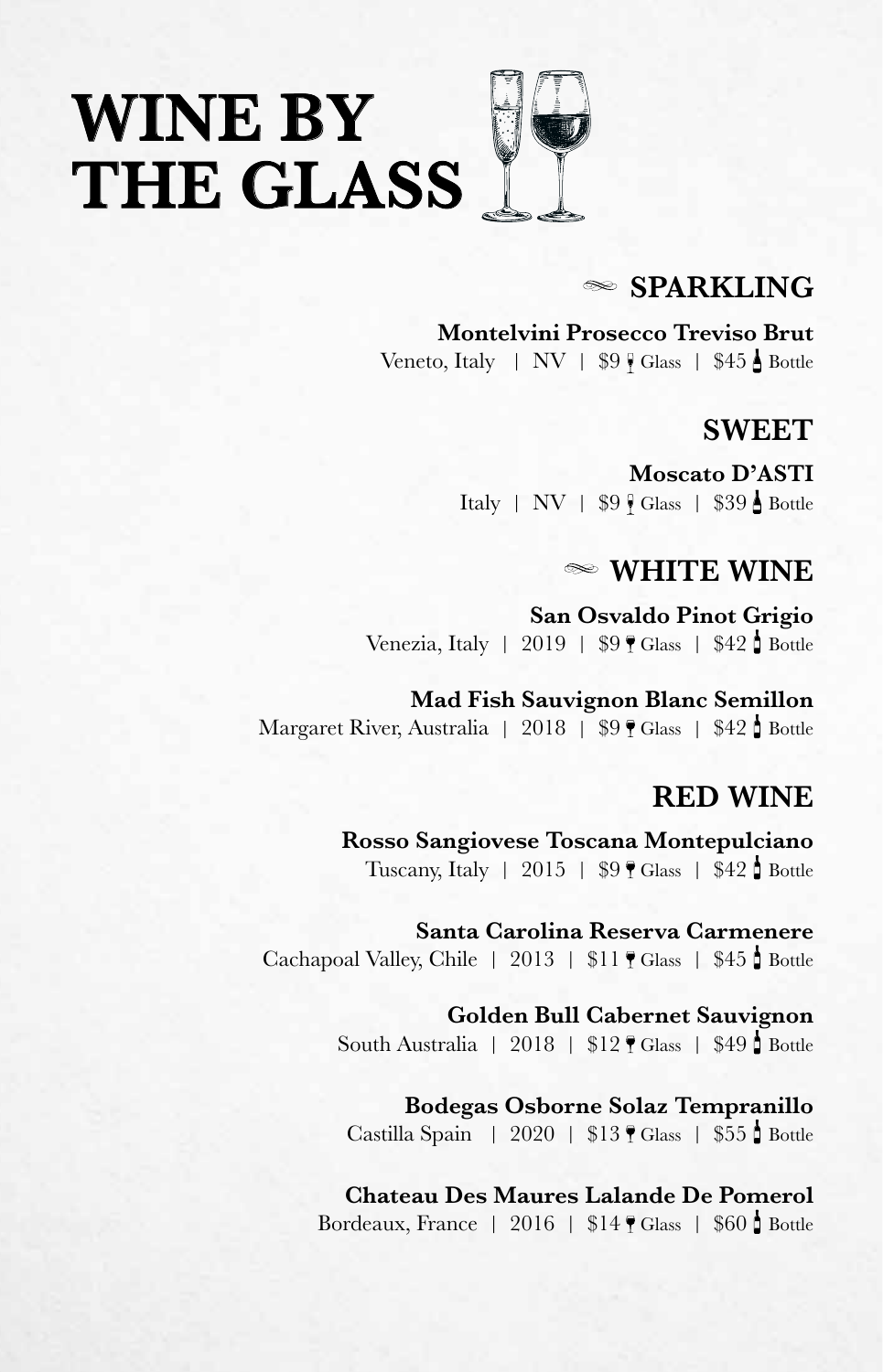### **SPARKLING / BUBBLES**  $\infty$

**Mas Fi Cava Brut Semi Seco** Catalonia, Spain | NV | \$39 Bottle

**Trouillard Extra Brut Blanc de Noirs, Champagne** France | NV | \$89 Bottle

> **Laurent Perrier Cuvee Brut, Champagne** France | NV | \$95 Bottle

**Trouillard La Cuvee Brut Elexium Rose, , Champagne**  France  $| NV | $110$  Bottle

### **ROSE**

**Opale Coteaux d'Aix en Provence** France | 2019 | \$45 Bottle

**Montecillo Casa Fundada En Fuenmayor** Rioja, Spain | 2019 | \$45 Bottle

### **WHITE WINES**

**Petit Chablis Blancs Cailloux** Chablis, France  $\parallel$  2018  $\parallel$  \$59  $\parallel$  Bottle

**Awatere River Sauvignon Blanc** Marlborough, New Zealand | 2020 | \$65 Bottle

> **Rutherford Ranch Chardonnay** Napa Valley, USA | 2015 | \$65 Bottle

**Dr.Hermann Erdener Herzlei Riesling Spatlese** Mosel, Germany | 2015 |  $$68$  Bottle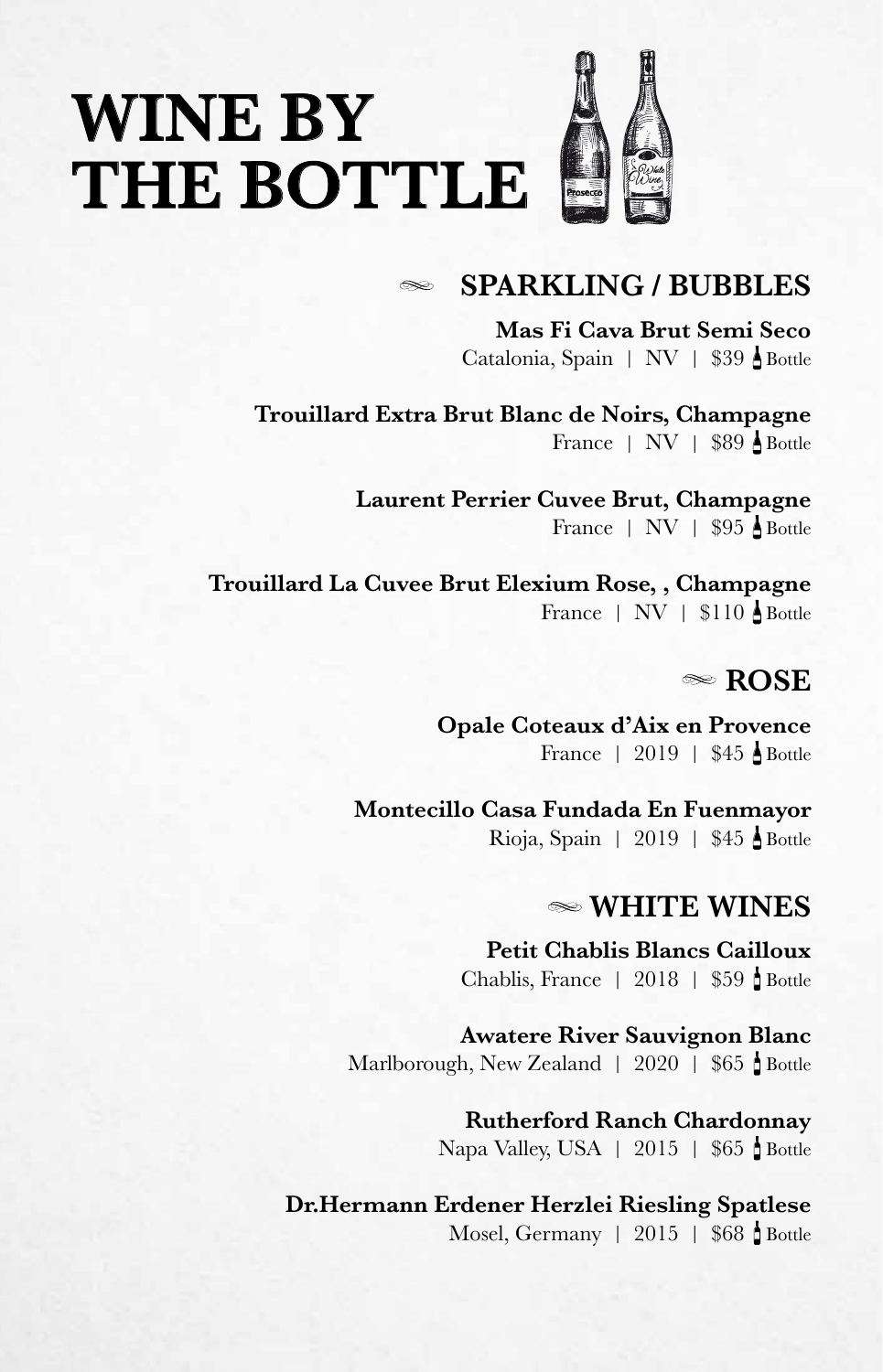

### **RED WINES**

**Ch Rousseau, Bordeaux Rouge** France | 2019 | \$39 Bottle

**Saint-Pierre Cotes-du-Rhone** Rhone Valley, France  $\parallel$  2019  $\parallel$  \$49  $\stackrel{1}{\parallel}$  Bottle

**Chateau Des Maures Lalande De Pomerol** Bordeaux, France | 2016 |  $$60$  Bottle

**Caves Saint- Pierre Chateauneuf-Du-Pape** Rhone Valley, France  $\parallel$  2017  $\parallel$  WS92  $\parallel$  \$95  $\parallel$  Bottle

**Couvent des Jacobins Grand Cru Classe Saint Emilion** Bordeaux, France  $\parallel$  2012  $\parallel$  \$95  $\parallel$  Bottle

> **Chateau Peyrat Fourthon, Haut Medoc** France | 2009 | \$130 Bottle

**Chateau Socciando, Mallet Haut Medoc**  Bordeaux, Francex | 2008 | RP90 |  $$179$  Bottle

**Monte do Zambujeiro** Alentejano, Portugal | 2017 | RP89 | \$58 Bottle

**Terra do Zambujeiro** Alentejano, Portugal | 2016 | RP95 | \$88 Bottle

**Monte do Zambujeiro** (Magnum) Alentejano, Portugal | 2016 | RP90 | \$110 Bottle

> **Uno Malbec** Mendoza, Argentina | 2017 | \$55 Bottle

**Awatere River Pinot Noir** Marlborough, New Zealand  $\parallel$  2018  $\parallel$  \$68  $\parallel$  Bottle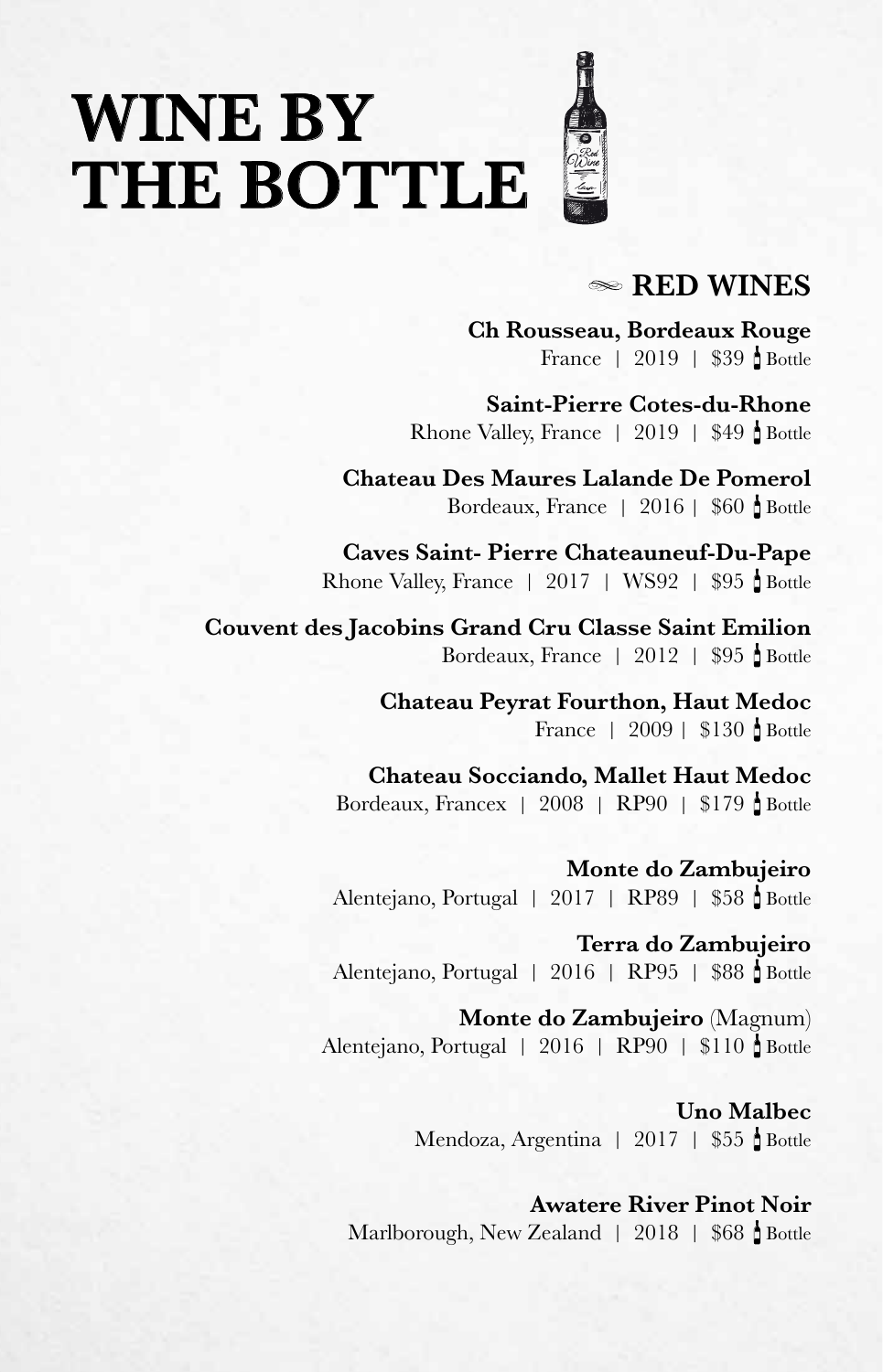

## **RED WINES**

**Avignonesi Rosso Sangiovese Toscana Montepulciano** Tuscany, Italy | 2015 |  $$42$  Bottle

> **Vallebelbo Le Filere Barbera D'Asti** Piedmont, Italy | 2018 | \$59 <u>d</u> Bottle

> > **Parusso Barbera D'Alba Ornati** Piedmont, Italy | 2019 |  $$78$  Bottle

**Castello di Volpaia Chianti Classico** Tuscany, Italy | 2018 | JS93/WE93 | \$78 Bottle

**La Cengia Classico Superiore Valpolicella Ripasso** Veneto, Italy | 2016 |  $$78$  Bottle

> **Avignonesi Vino Nobile di Montepulciano** Tuscany, Italy | 2016 | WE93 | \$88 <u>d</u> Bottle

**Paula Sordo Barolo** Piedmont, Italy | 2015 | JS97 | \$95 Bottle

**Villa Annaberta Amarone Della Valpolicella** Veneto , Italy | 2017 | \$95 Bottle

**Castello di Volpaia Chianti Classico Riserva** Tuscany, Italy | 2017 | WA96 | \$98 Bottle

**Masseria Li Veli, Negroamaro & Cabernet Sauvignon** Puglia, Italy | 2010 | IS92 | \$130 Bottle

> **Fratelli Alessandria Barolo Verduno** Piedmont, Italy | 2016 | WA96 |  $$179$  Bottle

**Piancornella Brunello di Montalcino** Tuscany, Italy | 2015 | WA95/JS95 | \$189 Bottle

> **Capannelle 50 & 50** Toscana, Italy | 2016 | WS91 | \$289 Bottle